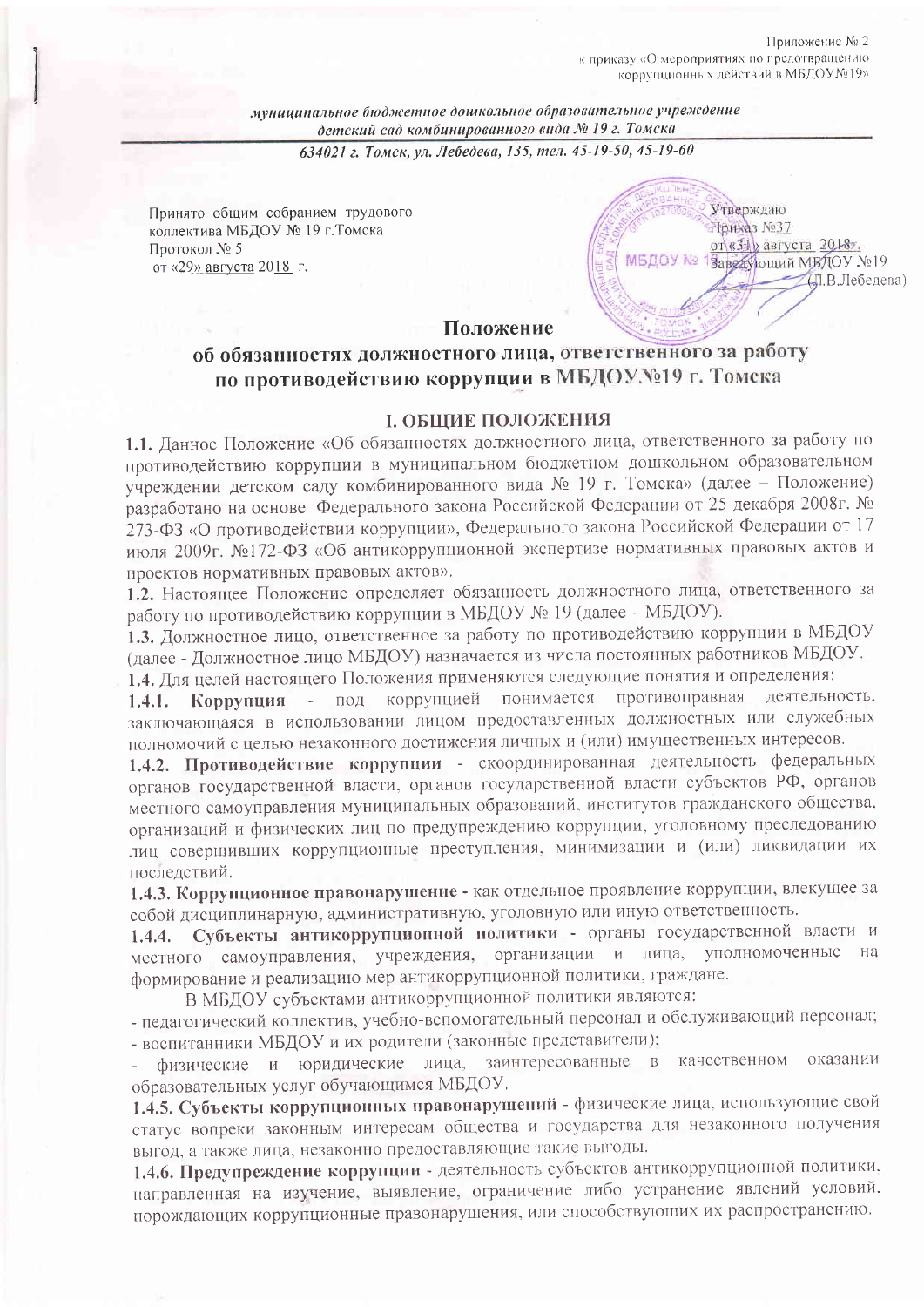1.5. Должностное лицо МБДОУ в своей деятельности руководствуется Конституцией Российской Федерации, действующим законодательством РФ и Томской области, в том числе Законом РФ от 25.12.2008 № 273-ФЗ «О противодействии коррупции», нормативными актами Министерства образования и науки Российской Федерации, Уставом МБДОУ № 19, решениями педагогического совета МБДОУ, другими нормативными правовыми актами МБЛОУ, а также настоящим Положением.

1.6. Настоящее положение вступает в силу с момента его утверждения приказом по МБДОУ. 1.7. Настоящее положение подлежит обязательному опубликованию на официальном сайте МБДОУ в сети Интернет.

### **II. ОСНОВНЫЕ ЗАДАЧИ РАБОТЫ** ДОЛЖНОСТНОГО ЛИЦА МБДОУ

2.1. Основными задачами Должностного лица МБДОУ являются:

2.1.2. Профилактика и противодействие коррупционных и иных правонарушений в МБДОУ.

2.1.3. Обеспечение деятельности по соблюдению работниками МБДОУ:

- запретов:
- ограничений;

- обязательств;

- правил служебного поведения.

## **III. ОСНОВНЫЕ ФУНКЦИИ ЛОЛЖНОСТНОГО ЛИЦА МБДОУ**

3.2. Должностное лицо МБДОУ осуществляет следующие функции:

3.2.1. Обеспечивает соблюдение ограничений и запретов, требований, направленных на предотвращение или урегулирование конфликта интересов, а также соблюдение исполнения ими обязанностей, установленных Федеральным законом от 25 декабря 2008 г. N 273-ФЗ "О противодействии коррупции" и другими федеральными законами (далее - требования к служебному поведению).

3.2.2. Принимает меры по выявлению и устранению причин и условий, способствующих возникновению конфликта интересов.

3.2.3. Осуществляет мониторинг изменений действующего законодательства в области противодействия коррупции.

3.2.4. Оказывает консультативную помощь по вопросам, связанным с применением на практике требований к служебному поведению и общих принципов служебного и этического поведения работников.

3.2.5. Обеспечивает реализацию обязанности по уведомлению органов прокуратуры и иных федеральных государственных органов обо всех случаях обращения к ним каких-либо лиц в целях склонения их к совершению коррупционных и иных правонарушений.

3.2.6. Организует правовое просвещение работников.

3.2.7. Принимает участие в проведении служебных проверок и осуществлении контроля соблюдения требований к служебному поведению работников МБДОУ.

3.2.8. Подготавливает в соответствии со своей компетенцией проекты нормативных правовых актов о противодействии коррупции.

3.2.9. Взаимодействует с правоохранительными органами в установленной сфере деятельности.

3.2.10. Обеспечивает сохранность и конфиденциальность сведений, полученных в ходе своей деятельности.

3.3. Должностное лицо МБДОУ осуществляет свои функции посредством:

3.3.1. Проведения бесед с гражданином или работником по вопросам, входящим в его компетенцию.

3.3.2. Получения от гражданина или сотрудника МБДОУ пояснений по представленным им материалам.

3.3.3. Уведомления в установленном порядке в письменной форме сотрудника МБДОУ о начале проводимой в отношении него проверки.